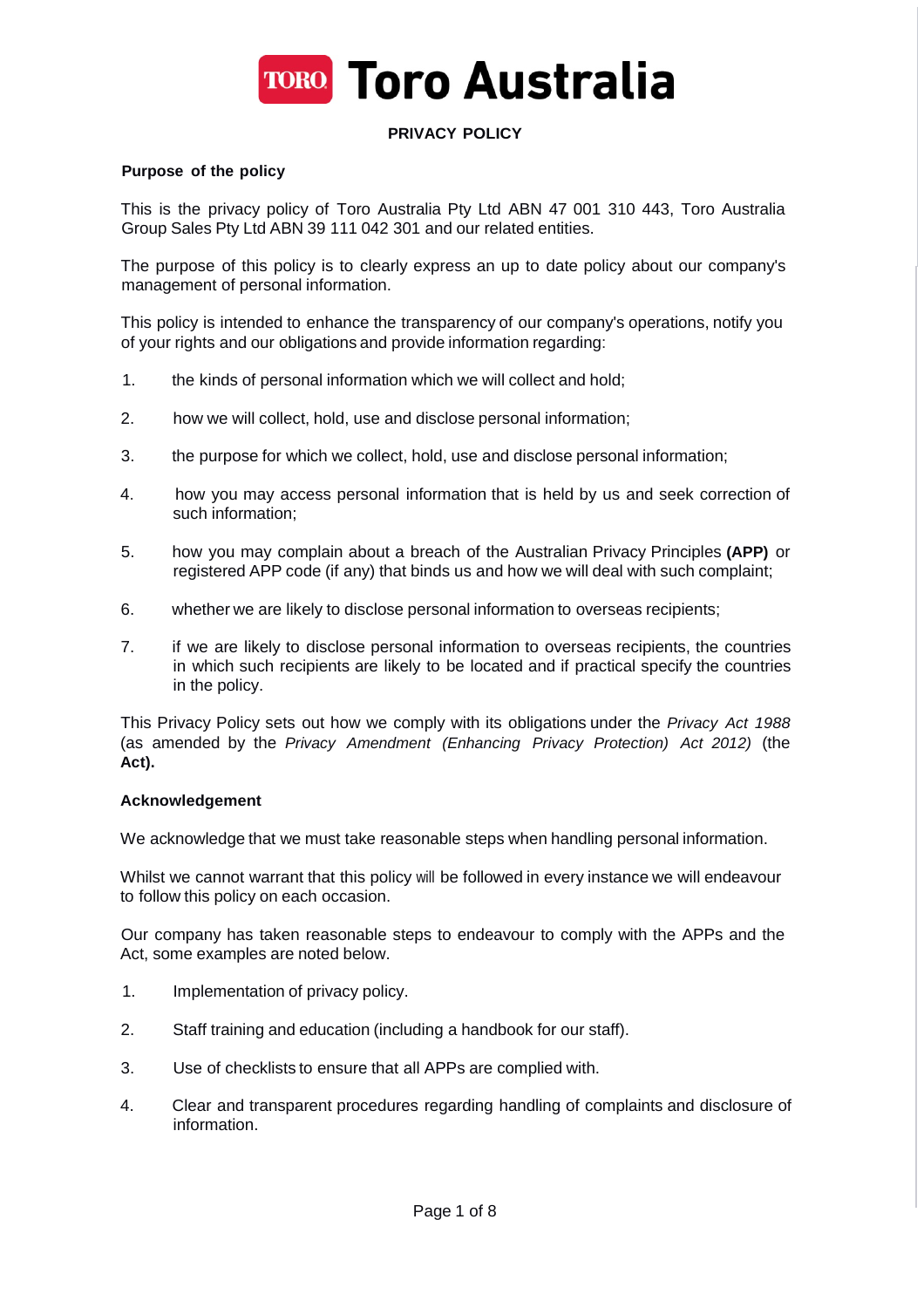Our policy is available on our website however should you require a hardcopy please contact us and we will provide you with a copy.

## **The kinds of personal information which we will collect and hold**

### *Collection*

It is our usual practice to collect personal information directly from the subject individual or their authorised representative(s).

Personal information means information or an opinion (including information or an opinion forming part of a database), whether true or not, and whether or not recorded in a material form, about an individual whose identity is apparent, or can reasonably be ascertained, from the information or opinion.

Some examples of some personal information we might collect are:

- 1. name;
- 2. address;
- 3. contact details such as phone number, email address; and
- 4. date of birth.

#### *Identification*

You may choose to interact with us using a pseudonym and/or not identify yourself.

In circumstances where we are required to do so, or are authorised by law, a court or tribunal to ask for your identification, we will request your personal information.

Further it is likely that it will be impractical for us to interact with you without some form of identification, and therefore we will request identification details from you at the beginning of each transaction.

For example we will not be able to open a commercial credit trading account or process a commercial credit application for you without obtaining identification details.

### **How we will collect and hold your personal information**

We only collect and hold personal information by lawful and fair means.

In some circumstances, we may collect and hold personal information that has been collected from a third party or publicly available source. This will likely occur in instances where:

- 1. you have consented for this collection (which would usually be via our privacy statement and/or credit application form); or
- 2. you would reasonably expect us to collect your personal information in this way and it is necessary for us to collect this information for a specific purpose (such as investigation of a complaint).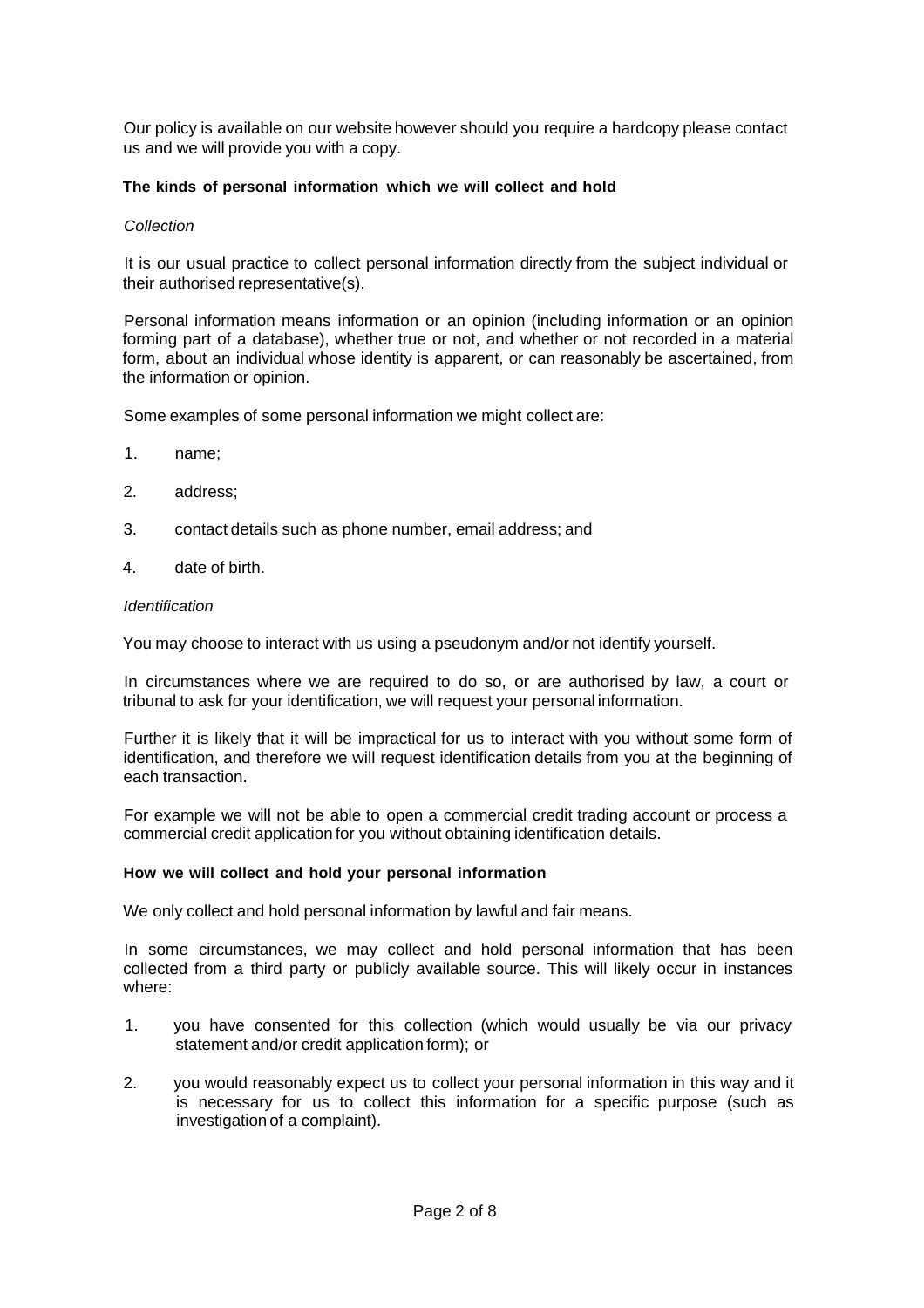We will take steps to hold personal information in a manner which is secure and protected from unauthorised access.

Your information may be held in either a psychical form or in electronic form on our IT system.

We will take steps to protect the information against the modification, disclosure or misuse by including such things as physical restrictions, password protection for accessing electronic IT systems.

We will also endeavour to ensure that our service providers have protection for electronic IT systems and other necessary restrictions.

We will endeavour to ensure our staff are trained with respect to the security of the personal information we hold and we will restrict any access where necessary.

We will endeavour to destroy and de-identify the personal information once it is no longer required.

In the event we hold personal information that is unsolicited and we were not permitted to collect it, the personal information will be destroyed as soon as practicable.

If we collect personal information about you from someone else, we will advise you as soon as practicable that this information has been collected and the circumstances which surround the collection.

#### **The purpose for which we collect and hold personal information**

We will endeavour to only collect and hold personal information which is relevant to the operation of our company.

Our purpose for collecting or holding personal information about you is so that it may be used directly for our functions or activities.

We may use your personal information for the functions or activities of our company to:

- 1. assess credit applications;
- 2. review existing credit terms;
- 3. assess credit worthiness;
- 4. collect overdue payments;
- 5. assess credit guarantees (current and prospective);
- 6. internal management purposes;
- 7. marketing;
- 8. sales;
- 9. business development purposes and direct marketing.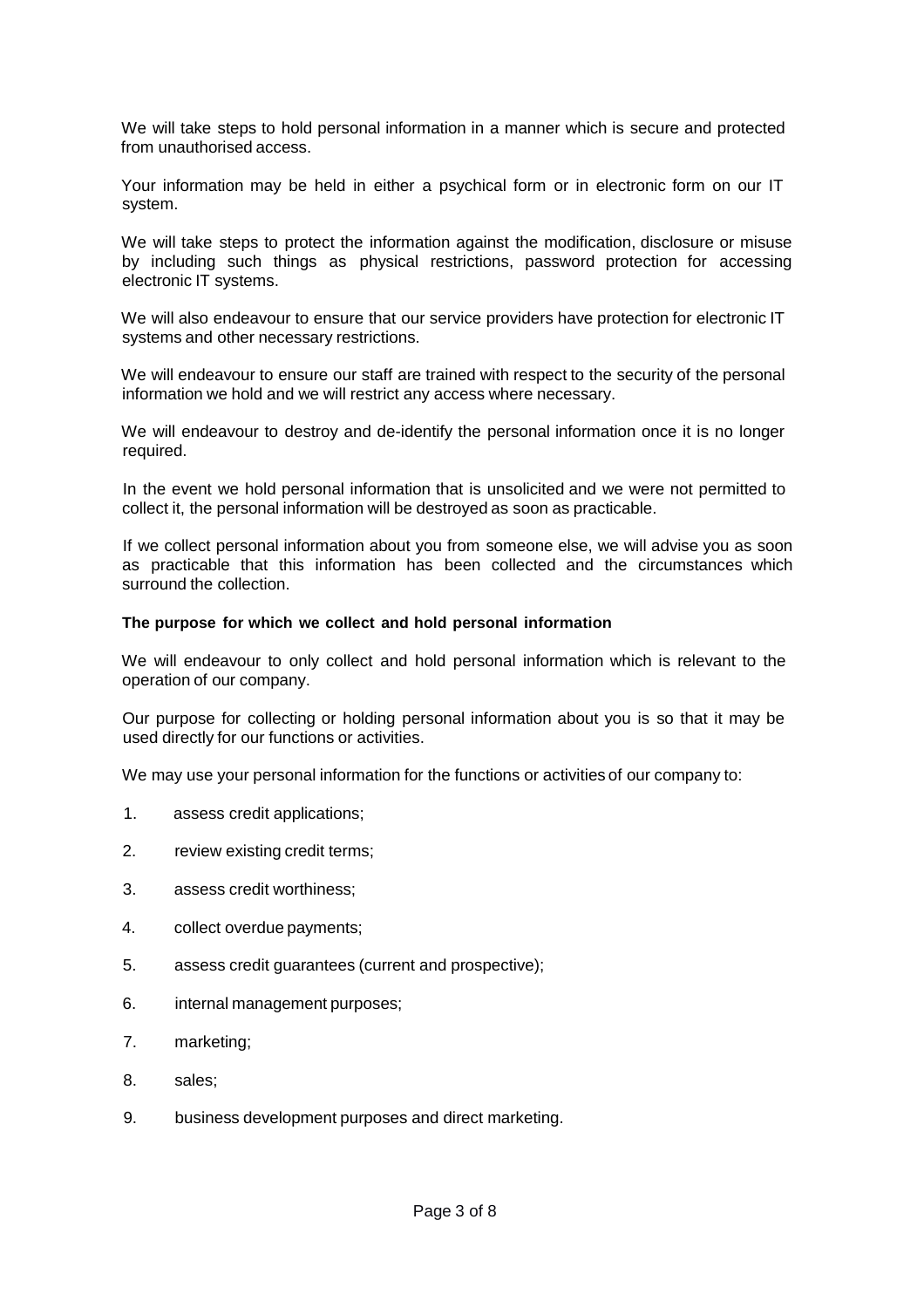We may also collect personal information (including sensitive information) for both the primary purposes specified herein and purposes other than the primary purposes, including the purpose of direct marketing.

We may also collect personal information from other credit providers, Credit Reporting Body **(CRB)** and any other third parties for the purposes of our functions and activities including, but not limited to, credit, sales, marketing and administration.

#### **The purpose for which use and disclosure personal information**

We will endeavour to only use and disclose personal information for the primary purposes noted above in relation to the functions or activities of our company.

In addition we may also use and disclose personal information (including sensitive information) for both the primary purposes specified herein and purposes other than the primary purposes, including the purpose of direct marketing.

Unless one or more of the below scenarios has occurred, we will take necessary steps to prevent personal information from being given to government agencies or other organisations.

- 1. You have provided your consent.
- 2. You would reasonably expect that your information would be so disclosed.
- 3. We have informed you that that your personal information will be provided to a third party.
- 4. We are required by law to provide your personal information to a government agency or other organisation.
- 5. The disclosure of the information will prevent a serious threat to somebody's life or health.
- 6. The disclosure of the information reasonably necessary for the enforcement of criminal law.

Further we will endeavour to only disclose personal information for the purpose in which it was collected, unless disclosure is reasonably necessary to:

- 1. assist in locating a missing person;
- 2. lessen or prevent a serious threat to life, health or safety;
- 3. take appropriate action with suspected unlawful activity or serious misconduct;
- 4. facilitate or assist with diplomatic or consular functions or activities;
- 5. assist certain defence force activities outside Australia;
- 6. establish or exercise a defined legal or equitable claim; or
- 7. facilitate or assist confidential alternative dispute resolution activities.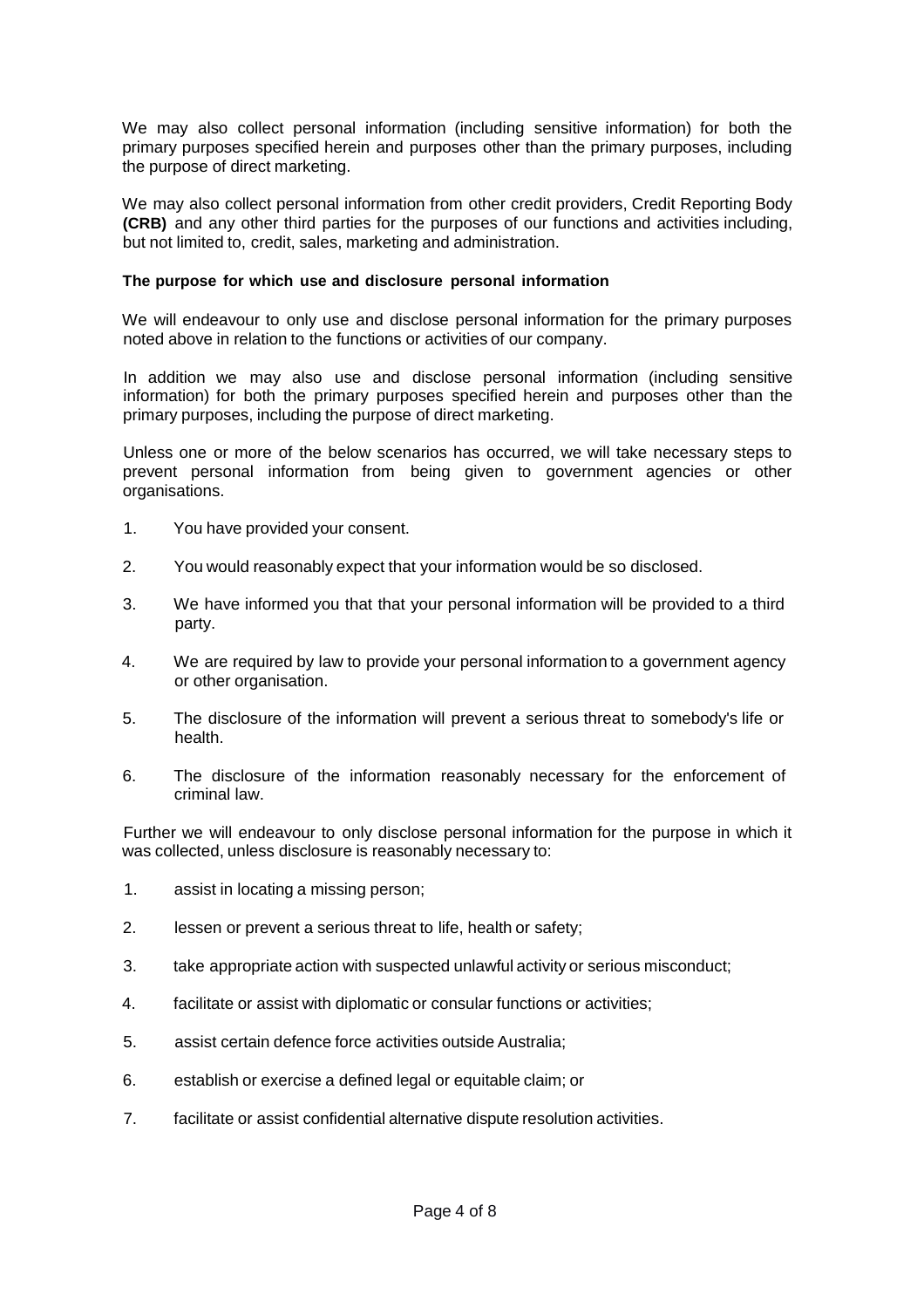We will take steps not to disclose personal information for direct marketing purposes unless consent has been provided.

In any event you will be provided with an opt out option with respect to direct marketing should you wish to be excluded from direct marketing.

We will record this information on our opt out register.

We will endeavour not to use or disclose a government related identifier unless:

- 1. the use or disclosure of the identifier is reasonably necessary for us to verify your identity for the purposes of our activities or functions; or
- 2. the use or disclosure of the identifier is reasonably necessary for us to fulfil our obligations to an agency or a State or Territory authority; or
- 3. the use or disclosure of the identifier is required or authorised by or under an Australian law or a court/tribunal order; or
- 4. a permitted general situation (as that term is defined in the Act) exists in relation to the use or disclosure of the identifier; or
- 5. we reasonably believe that the use or disclosure of the identifier is reasonably necessary for one or more enforcement related activities conducted by, or on behalf of, an enforcement body.

### *Disclosure to CRB's*

We may disclose personal information to a CRB in accordance with the permitted disclosures as defined under the Act.

We may disclose your Credit Information to the following CRB's listed below.

| Veda Advantage              | NCI.                     | Dun & Bradstreet                     | Creditor Watch            | Experian                   |
|-----------------------------|--------------------------|--------------------------------------|---------------------------|----------------------------|
|                             |                          |                                      |                           |                            |
| Level 15, 100 Arthur Street | Level 2, 165 Grenfell St | Level2.                              | Level 13, 109 Pitt Street | Level 6, 549 St Kilda Road |
| NORTH SYDNEY NSW 2060       | ADELAIDE SA 5000         | 143 Coronation Drive                 | SYDNEY NSW 2000           | MELBOURNE VIC 3004         |
| Tel: 1300 921 621           | Tel: 1800 882 820        | MILTON QLD 4064<br>Tel: 07 3360 0600 | Tel: 1300 501 312         | Tel: 03 9699 0100          |

A copy of the credit reporting policy for the CRB's listed above will be available on their website or will be provided in hard copy upon request.

#### **How you may access your personal information**

You are entitled to access your personal information held in our possession.

We will endeavour to respond to your request for personal information within a reasonable time period or as soon as practicable in a manner as requested by you. We will normally respond within 30 days.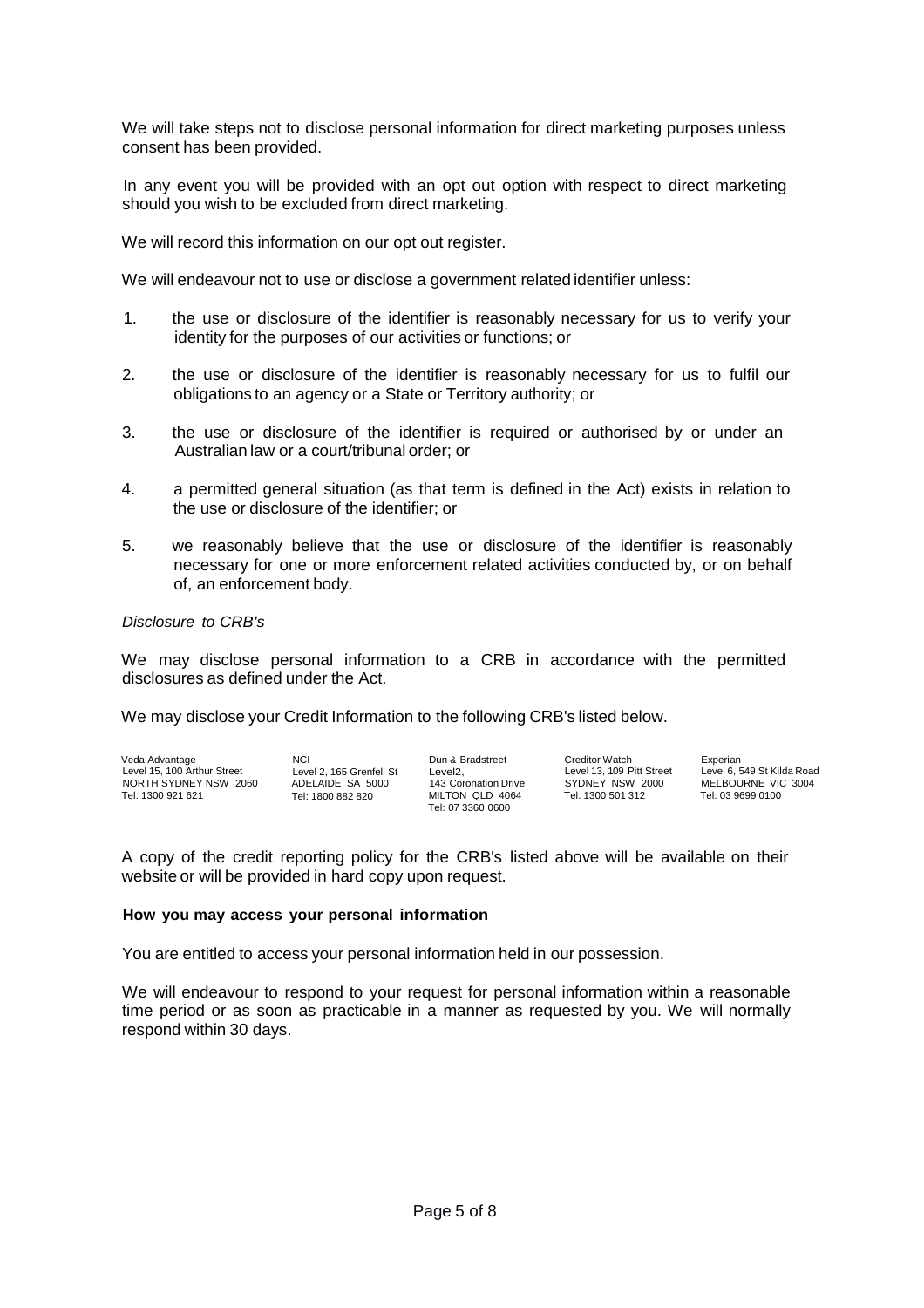You can make a request for access by sending an email or letter addressed to our Privacy Officer, details specified below.

The Privacy Officer Toro Australia Pty Ltd 53 Howards Road BEVERLEY SA 5009 Phone: 08 8300 3633 Fax: 08 8243 2940 Email: [privacy@toro.com](mailto:privacy@toro.com)

With any request that is made we will need to authenticate your identity to ensure the correct person is requesting the information.

We will not charge you for making the request, however if reasonable we may charge you with the costs associated with your request.

You will only be granted access to your personal information where we are permitted or required by law to grant access. We are unable to provide you with access that is unlawful.

Further we are not required to and will not, give access to personal information to the extent that:

- 1. we reasonably believe that giving access would pose a serious threat to the life, health or safety of any individual, or to public health or public safety; or
- 2. giving access would have an unreasonable impact on the privacy of other individuals;or
- 3. the request for access is frivolous or vexatious; or
- 4. the information relates to existing or anticipated legal proceedings and the information would not be accessible in normal discovery procedures; or
- 5. giving access would reveal the intentions of us in relation to negotiations and this disclosure would prejudice those negotiations; or
- 6. denying access is required or authorised by or under an Australian law or a court/tribunal order; or
- 7. we have reason to suspect that unlawful activity, or misconduct of a serious nature, that relates to our functions or activities has been, or may be engaged in;
- 8. giving access would be likely to prejudice the taking of appropriate action in relation to the matter; or
- 9. giving access would be likely to prejudice one or more enforcement related activities conducted by, or on behalf of, an enforcement body; or
- 10. giving access would reveal evaluative information generated within us in connection with a commercially sensitive decision-making process.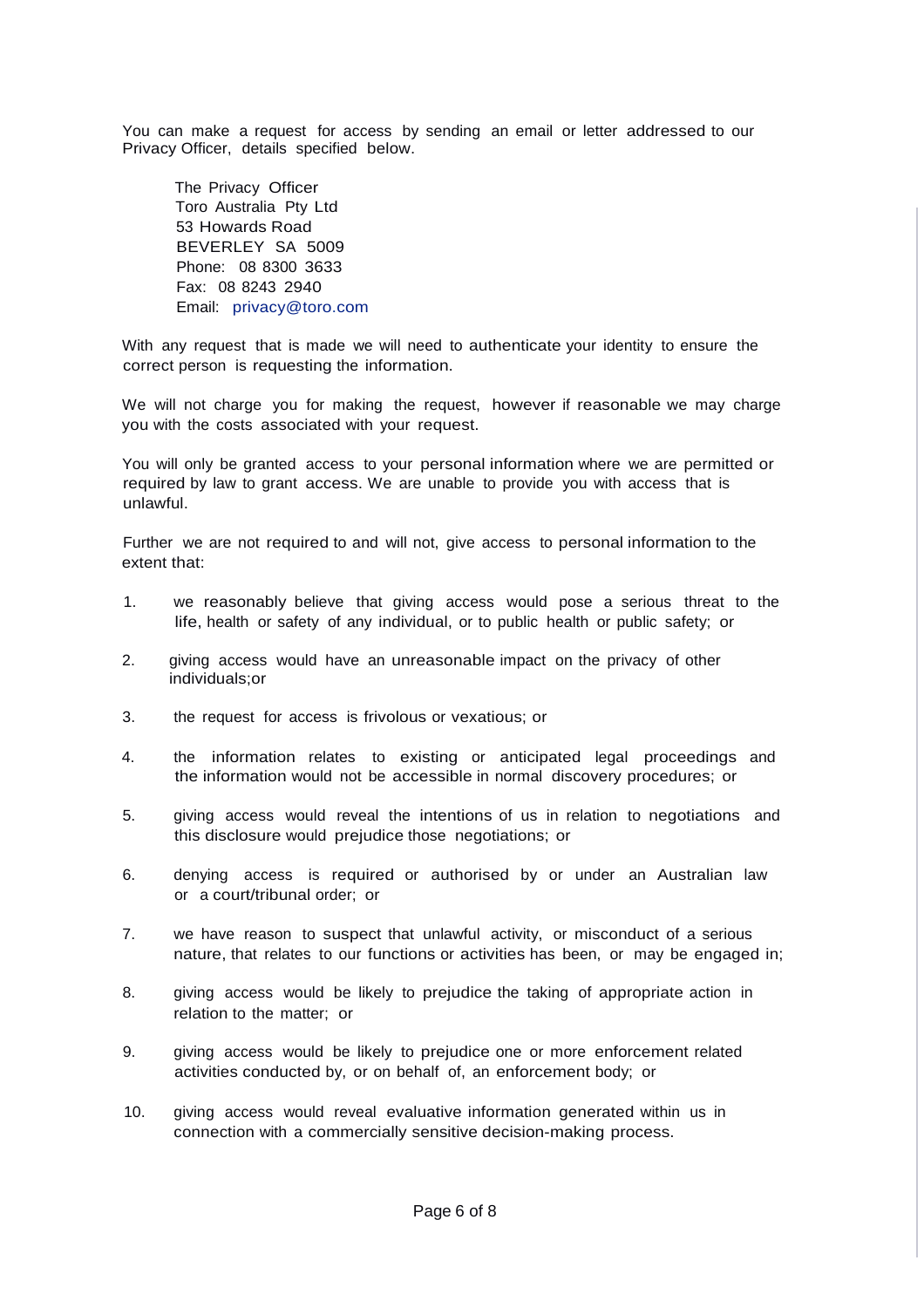If we refuse access to the information, written notice will be provided to you setting out:

- 1. the reasons for the refusal (except to the extent that, having regard to the grounds for the refusal, it would be unreasonable to do so); and
- 2. the mechanisms available to complain about the refusal; and
- 3. any other matter prescribed by the regulations.

### **Correction**

Should we hold personal information and it is inaccurate, out of date, incomplete, irrelevant or misleading, or incorrect you have the right to make us aware of this fact and request that it be corrected.

If you would like to make a request to correct your information please contact our Privacy Officer on the details above.

In assessing your request we need to be satisfied that the information is inaccurate, out of date, incomplete, irrelevant or misleading. We will then take all reasonable steps to ensure that it is accurate, up to date, complete and not misleading.

It is our normal policy to resolve any correction requests within 30 days. If we require further time we will notify you in writing and seek your consent.

Should we refuse to correct your personal information written notice will be provided to you setting out:

- 1. the reasons for the refusal (except to the extent that, having regard to the grounds for the refusal, it would be unreasonable to do so); and
- 2. the mechanisms available to complain about the refusal; and
- 3. any other matter prescribed by the regulations.

We will endeavour to notify any relevant third parties of the correct personal information where necessary and required.

### **Complaints**

In the event that you wish to make a complaint about a failure of us to comply with our obligations in relation to the Act or the APP's please raise this with our Privacy Officer on the contact details above.

We will provide you with a receipt of acknowledgment as soon as practicable.

We will then endeavour to respond to your complaint and attempt to resolve the issues within 30 days.

In dealing with your complaint we may need to consult another credit provider or third party.

If we fail to deal with your complaint in a manner that you feel is appropriate you may choose to report your complaint to an external dispute resolution scheme **(EDR Scheme).**